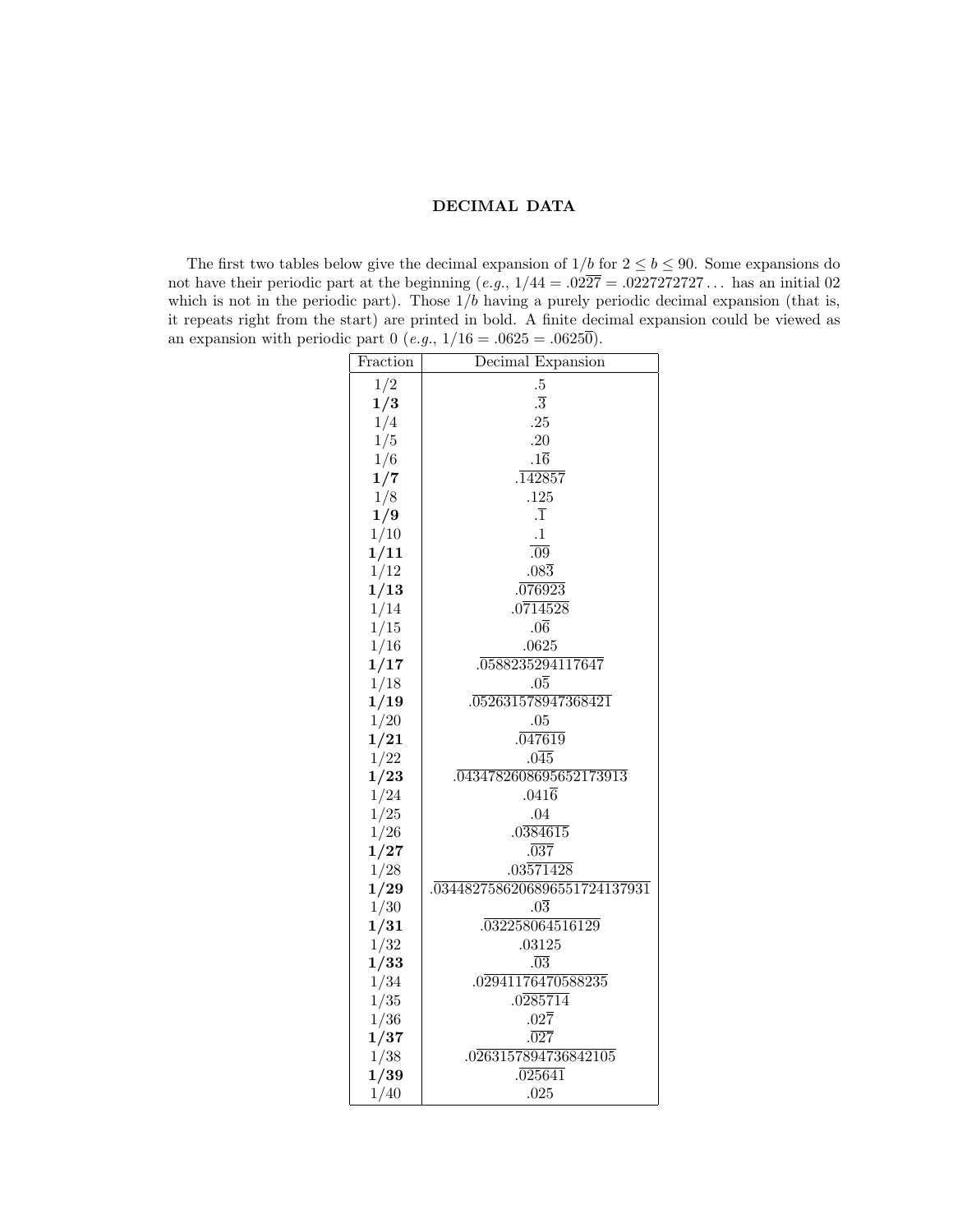$\,$   $\,$   $\,$   $\,$   $\,$   $\,$  DECIMAL DATA  $\,$   $\,$  DECIMAL DATA

| Fraction | Decimal Expansion                                                          |
|----------|----------------------------------------------------------------------------|
| 1/41     | .02439                                                                     |
| 1/42     | .0238095                                                                   |
| 1/43     | .023255813953488372093                                                     |
| 1/44     | $.02\overline{27}$                                                         |
| 1/45     | $.0\overline{2}$                                                           |
| 1/46     | .02173913043478260869565                                                   |
| 1/47     | .0212765957446808510638297872340425531914893617                            |
| 1/48     | .02083                                                                     |
| 1/49     | .020408163265306122448979591836734693877551                                |
| 1/50     | .02                                                                        |
| 1/51     | .0196078431372549                                                          |
| 1/52     | $.01\overline{923076}$                                                     |
| 1/53     | 0188679245283                                                              |
| 1/54     | .01851                                                                     |
| 1/55     | $.0\overline{18}$                                                          |
| 1/56     | .017857142                                                                 |
| 1/57     | 017543859649122807                                                         |
| 1/58     | .01724137931034482758620689655                                             |
| 1/59     | .0169491525423728813559322033898305084745762711864406779661                |
| 1/60     | $.01\overline{6}$                                                          |
| 1/61     | $.\overline{016393442622950819672131147540983606557377049180327868852459}$ |
| 1/62     | .0161290322580645                                                          |
| 1/63     | .015873015873                                                              |
| 1/64     | .015625                                                                    |
| 1/65     | .0153846                                                                   |
| 1/66     | $.0\overline{15}$                                                          |
| 1/67     | 014925373134328358208955223880597                                          |
| 1/68     | .014705882352941176                                                        |
| 1/69     | 0144927536231884057971                                                     |
| 1/70     | .0142857                                                                   |
| 1/71     | 01408450704225352112676056338028169                                        |
| 1/72     | $.013\overline{8}$                                                         |
| 1/73     | .01369863                                                                  |
| 1/74     | .0135                                                                      |
| 1/75     | $.01\overline{3}$                                                          |
| 1/76     | .01315789473684210526                                                      |
| 1/77     | .012987                                                                    |
| 1/78     | .0128205                                                                   |
| 1/79     | 0126582278481                                                              |
| 1/80     | $.0125\,$                                                                  |
| 1/81     | .012345679                                                                 |
| 1/82     | .012195                                                                    |
| 1/83     | $.0\overline{1204819277108433734939759036144578313253}$                    |
| 1/84     | $.01\overline{190476}$                                                     |
| 1/85     | .01176470588235294                                                         |
| 1/86     | .0116279069767441860465                                                    |
| 1/87     | 0114942528735632183908045977                                               |
| 1/88     | $.011\overline{36}$                                                        |
| 1/89     | $.\overline{01123595505617977528089887640449438202247191}$                 |
| 1/90     | $.0\overline{1}$                                                           |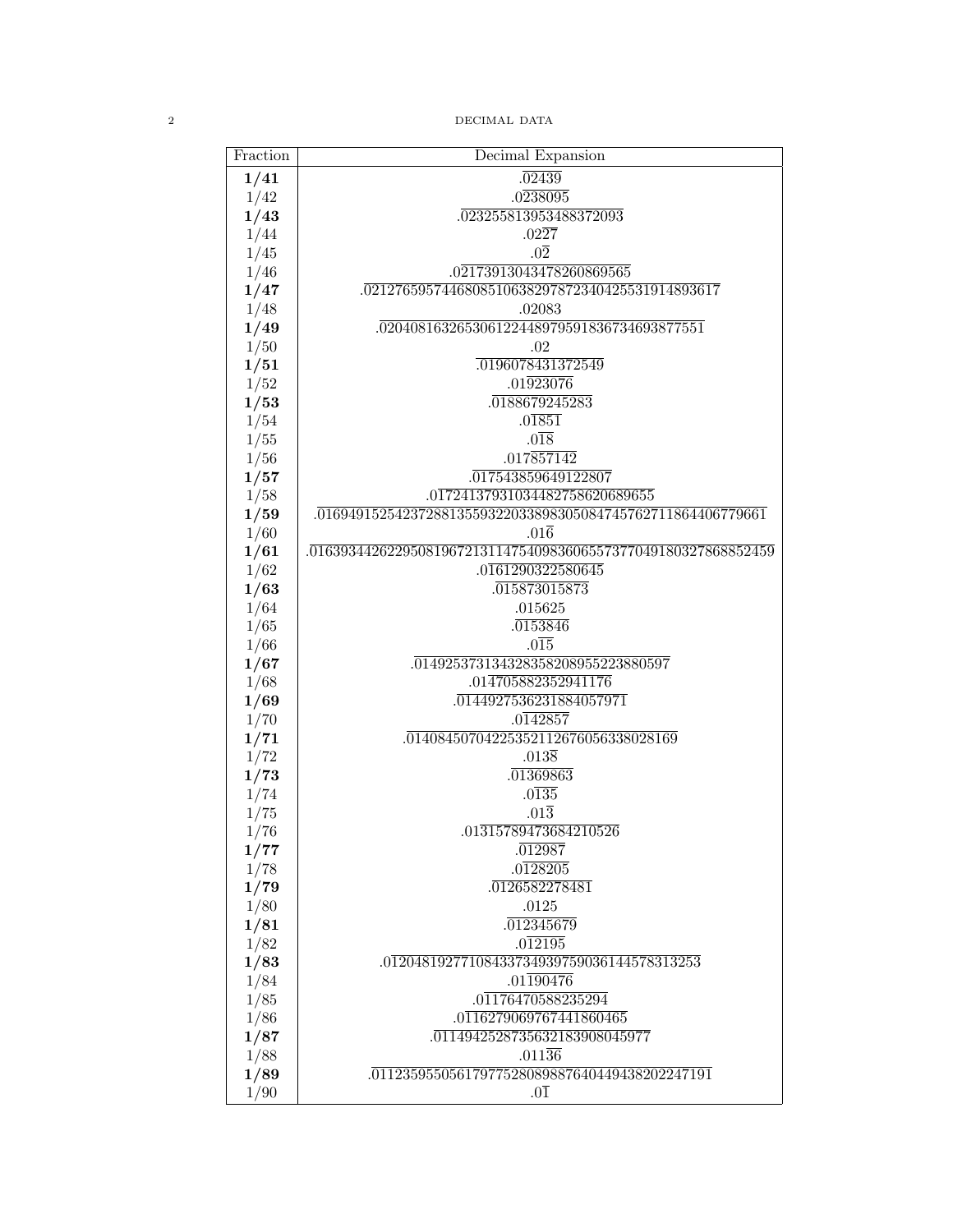## ${\rm DECIMAL\,\;DATA} \hspace{2.5cm} 3$

The next table indicates the period length for the decimal expansion of  $1/p$  when p is a prime up to 113, other than 2 and 5.

|                          | 9<br>◡ |            |        |      |    | 19 | 23 | 29 | -21<br>ΩT | 37          | 41  |          | 47      | 53  |
|--------------------------|--------|------------|--------|------|----|----|----|----|-----------|-------------|-----|----------|---------|-----|
| length(<br>$\mathcal{D}$ |        | $\epsilon$ | ິ<br>∸ |      | 16 | 18 | 22 | 28 | - G.L     |             |     |          | 40      | 19  |
|                          | 59     | 61         | 67     | $-1$ | 79 | 79 | 83 | 89 | 97<br>◡   |             | 103 | $\Omega$ | 109     | 113 |
| length(<br>$\mathcal{D}$ | 58     | 60         | 33     | 35   |    | 13 | 41 | 44 | 96        | $\mathbf 4$ | 34  | υu       | $108\,$ |     |

So far we have focused on unit fractions  $1/b$ . Now we will compare the decimal expansions of all reduced proper fractions with a common denominator (like  $1/7$ ,  $2/7$ ,  $3/7$ , ...,  $6/7$ ). In the tables below, only purely periodic decimals are listed.

| Fraction | Decimal              | Fraction | Decimal              |
|----------|----------------------|----------|----------------------|
| 1/3      | $\overline{3}$       | 2/3      | $\overline{6}$       |
| 1/7      | $.\overline{142857}$ | 2/7      | $.\overline{285714}$ |
| 3/7      | .428571              | 4/7      | .571428              |
| 5/7      | .714285              | 6/7      | $.\overline{857142}$ |
| 1/9      | $\cdot \overline{1}$ | 2/9      | $\overline{2}$       |
| 4/9      | $\cdot \overline{4}$ | 5/9      | $.\overline{5}$      |
| 7/9      | $\overline{7}$       | 8/9      | $\overline{8}$       |
| 1/11     | .09                  | 2/11     | $\overline{.18}$     |
| 3/11     | $\overline{27}$      | 4/11     | $.\overline{36}$     |
| 5/11     | $\overline{45}$      | 6/11     | $.\overline{54}$     |
| 7/11     | $.\overline{63}$     | 8/11     | $.\overline{72}$     |
| 9/11     | $.\overline{81}$     | 10/11    | .90                  |
| 1/13     | .076923              | 2/13     | .153846              |
| 3/13     | .230769              | 4/13     | .307692              |
| 5/13     | .384615              | 6/13     | .461538              |
| 7/13     | .538461              | 8/13     | .615384              |
| 9/13     | .692307              | 10/13    | .769230              |
| 11/13    | .846153              | 12/13    | .923076              |
| 1/17     | 0588235294117647     | 2/17     | 1176470588235294     |
| 3/17     | 1764705882352941     | 4/17     | 2352941176470588     |
| 5/17     | 2941176470588235     | 6/17     | 3529411764705882     |
| 7/17     | 4117647058823529     | 8/17     | 4705882352941176     |
| 9/17     | 5294117647058823     | 10/17    | 5882352941176470     |
| 11/17    | 6470588235294117     | 12/17    | 7058823529411764     |
| 13/17    | 7647058823529411     | 14/17    | 8235294117647058     |
| 15/17    | 8823529411764705     | 16/17    | 9411764705882352     |
| 1/19     | 052631578947368421   | 2/19     | 105263157894736842   |
| 3/19     | 157894736842105263   | 4/19     | .210526315789473684  |
| 5/19     | .263157894736842105  | 6/19     | 315789473684210526   |
| 7/19     | 368421052631578947   | 8/19     | .421052631578947368  |
| 9/19     | .473684210526315789  | 10/19    | .526315789473684210  |
| 11/19    | .578947368421052631  | 12/19    | .631578947368421052  |
| 13/19    | 684210526315789473   | 14/19    | 736842105263157894   |
| 15/19    | 789473684210526315   | 16/19    | .842105263157894736  |
| 17/19    | 894736842105263157   | 18/19    | 947368421052631578   |